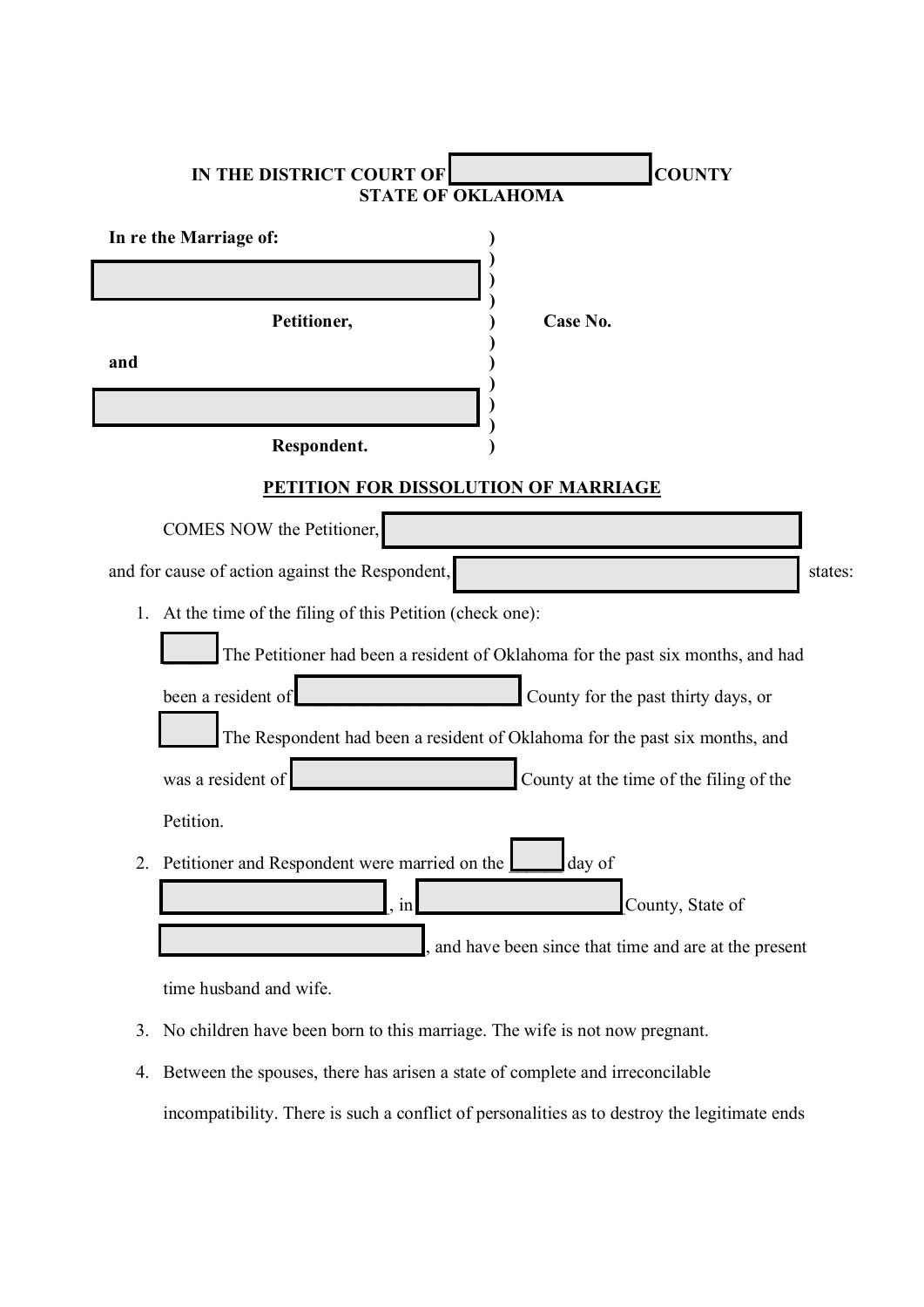of matrimony and the possibility of reconciliation.

- 5. Prior to the marriage, Petitioner acquired separate property. Petitioner requests that this Court award the separate property to him/her.
- 6. During the marriage, the parties acquired marital property. Petitioner requests that this Court equitably divide the marital property between the parties.
- 7. During the marriage, the parties accumulated debt. Petitioner requests that this Court equitably divide the debt between the parties.
- 8. (Use if applicable) Respondent should be ordered to pay Petitioner alimony for support.
- 9. (Use if applicable) Petitioner requests that she be restored to her former name of  $\mathcal{L}_\text{max}$  and  $\mathcal{L}_\text{max}$  and  $\mathcal{L}_\text{max}$  and  $\mathcal{L}_\text{max}$

WHEREFORE, Petitioner requests that this Court grant the following relief:

- a. A dissolution of the marriage;
- b. Award the Petitioner all separate property acquired prior to the marriage;
- c. An equitable division of marital property, and debt;
- d. (Use if applicable) Alimony for support;
- e. All other relief as this Court may deem just and proper.

Respectfully submitted,

| Signature          |                       |
|--------------------|-----------------------|
|                    | <b>Print Name</b>     |
|                    | Address               |
|                    | City, State, Zip Code |
|                    | Telephone Number      |
| Petitioner, pro se |                       |